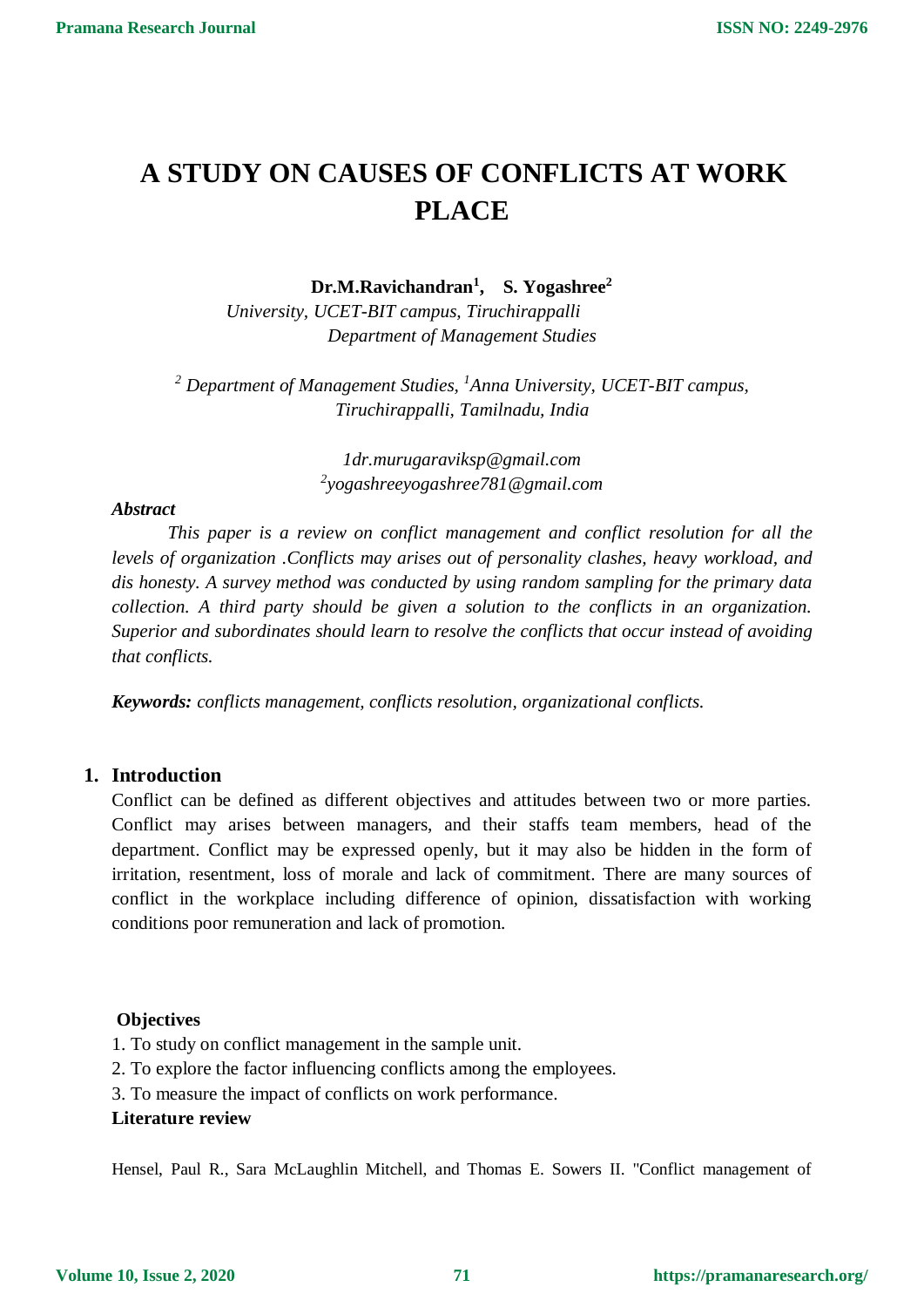riparian disputes." Political Geography 25.4 (2006): 383-411.

Song, M., Dyer, B. and Thieme, R.J., 2006. Conflict management and innovation performance: An integrated contingency perspective. Journal of the Academy of Marketing science, 34(3), pp.341-356. Barki H, Hartwick J. Interpersonal conflict and its management in information system development. MIS quarterly. 2001 Jun 1:195-228.

Van de Vliert, Evert. "Conflict and conflict management*."* Handbook of work and organizational psychology 3 (1998): 351-376.

Smith AD. Problems of conflict management in virtual communities. In Communities in cyberspace 2002 Jun 1 (pp. 145-174). Routledge.

Morris-Rothschild BK, Brassard MR. Teachers' conflict management styles: The role of attachment styles and classroom management efficacy. Journal of school psychology. 2006 Apr 1;44(2):105-21.

#### **Statement of Hyphothesis**

1. Null Hypothesis (H0)

 There is statistically no significant age differences in the conflict management used among employees in organization

2. Null Hypothesis (H0)

 There is statistically no significant differences in conflict management among workers based on strategy.

3. Null Hypothesis (H0)

 There is statistically no significant differences in conflict management among workers based on conflicts style.

4. Null Hypothesis (H0)

 There is statistically no significant differences in conflict management among workers based on conflict level.

5. Null Hypothesis (H0)

 There is statistically no significant differences in conflict management among workers based on power.

## **Research Methodology:**

## **Research design**

Descriptive study

Descriptive research includes survey and fact-finding enquiries of various kinds and the major purpose of descriptive research is descriptive of the state of affairs as it exists at present. The main characteristic of this method is that the researcher has no control over the variables.

Data Collection

This study was conducted with a primary data which were collected through structured questionnaire. This method of data collection is very useful in extensive enquires and this can lead to fairly reliable results.

Methods of Data Collection

This method of data collection is very much like the collection of data through questionnaire by using Likert scale questions, open and close end questions.

Sampling Design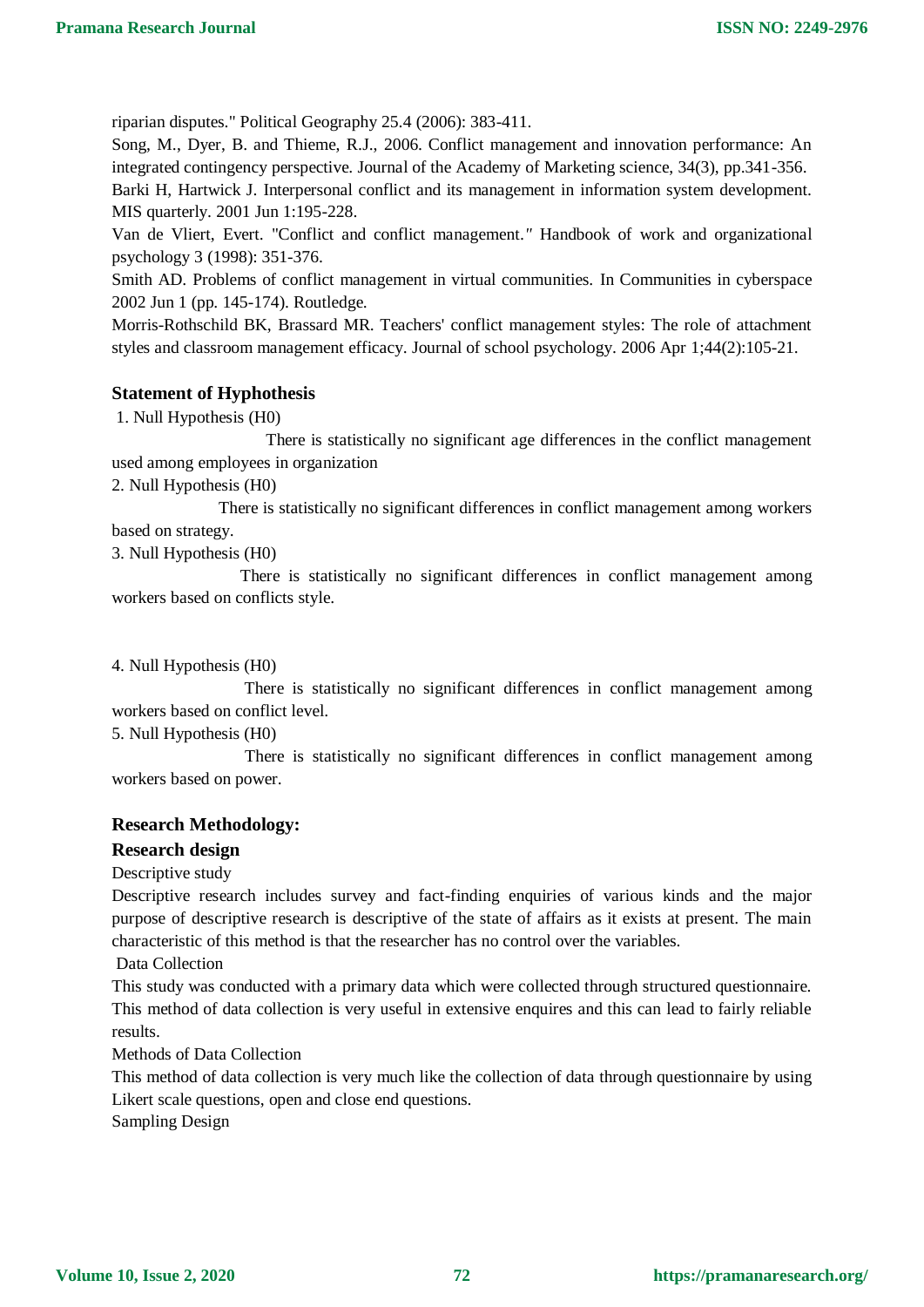The selection process of the technique is called sample design and the survey was conducted on the basis of sample that is described as sample survey. In this sampling there is a hope that this may be truly representative of population characteristics without any bias.

## **Reliability Statistics**

| Cronbach's<br>Alpha | N of Items |
|---------------------|------------|
| .710                | 40         |

# **Hypothesis Framework Hypothesis 1**

H0:There is statistically no significant age differences in the conflict management used among employee in organization.

H1:There is statistically significant age differences in the conflict management used among employee in organization.

|                     |                            | Top<br>age | level Bottom<br>level age |
|---------------------|----------------------------|------------|---------------------------|
| Top<br>level<br>age | Pearson Correlation        |            | .302                      |
|                     | Sig. (2-tailed)            |            | .397                      |
|                     | N                          | 10         | 10                        |
| level<br>age        | Bottom Pearson Correlation | .302       |                           |
|                     | Sig. (2-tailed)            | .397       |                           |
|                     | N                          | 10         | 10                        |

#### Interpretation:

The above analysis showed that maximum number of employees were given opinion that age has no influence the conflict among the employees. Hence it is concluded that null hypothesis is accepted and so the is no association between employee age and conflicts.

# **Hypothesis 2**

H0: There is statistically no significant differences in conflict management among workers based on strategy.

H1: There is statistically significant differences in conflict management among workers based on strategy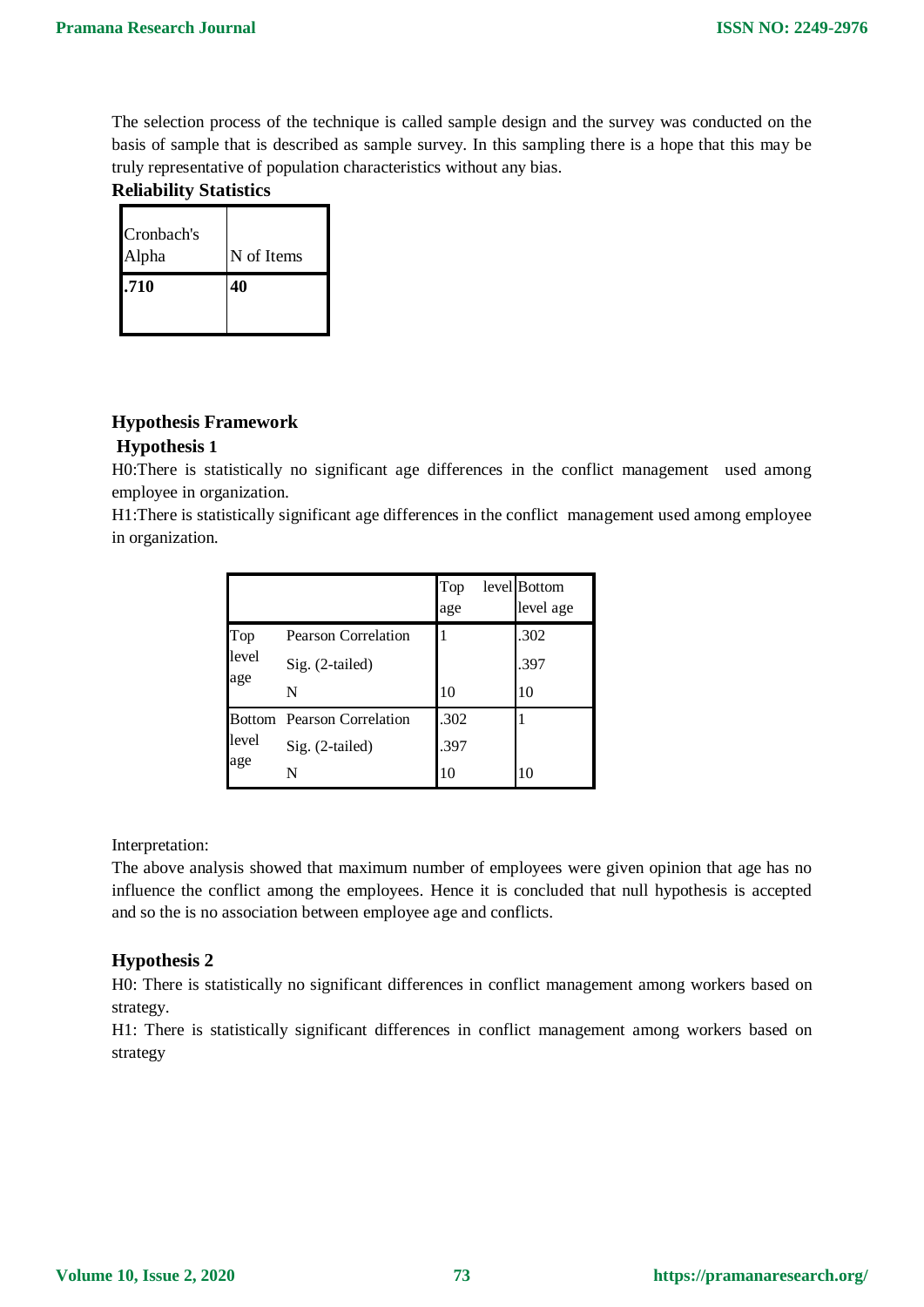|          |                            | Strategy | Strategy |  |
|----------|----------------------------|----------|----------|--|
| strategy | Pearson Correlation        |          | .079     |  |
|          | Sig. (2-tailed)            |          | .829     |  |
|          | N                          | 10       | 10       |  |
| Strategy | <b>Pearson Correlation</b> | .079     |          |  |
|          | Sig. (2-tailed)            | .829     |          |  |
|          | N                          | 10       | 10       |  |

**Correlations**

Interpretation: The above analysis shows that the maximum number of employees were given opinion that literacy has no influence on the conflicts among the employee. Hence it is concluded that the null hypothesis is accepted and therefore, it is concluded that there is no association between employee literacy and conflicts.

## **Hypothesis 3**

H0:There is statistically no significant differences in conflict management among workers based on conflicts style.

H1:There is statistically significant differences in conflict management among workers based on conflicts style.

|               |                            | Top<br>Level | <b>Bottom</b><br>level |
|---------------|----------------------------|--------------|------------------------|
| Top           | <b>Pearson Correlation</b> |              | .327                   |
| Level         | Sig. (2-tailed)            |              | .356                   |
|               | N                          | 10           | 10                     |
| <b>Bottom</b> | <b>Pearson Correlation</b> | .327         |                        |
| level         | Sig. (2-tailed)            | .356         |                        |
|               | N                          | 10           | 10                     |

**Correlations**

Interpretation: The above analysis shows that the maximum number of employees were given opinion that the strategy has no influence the conflicts among the employees. Hence, it is concluded that null hypothesis is accepted and therefore, there is no association between employee strategy and conflicts.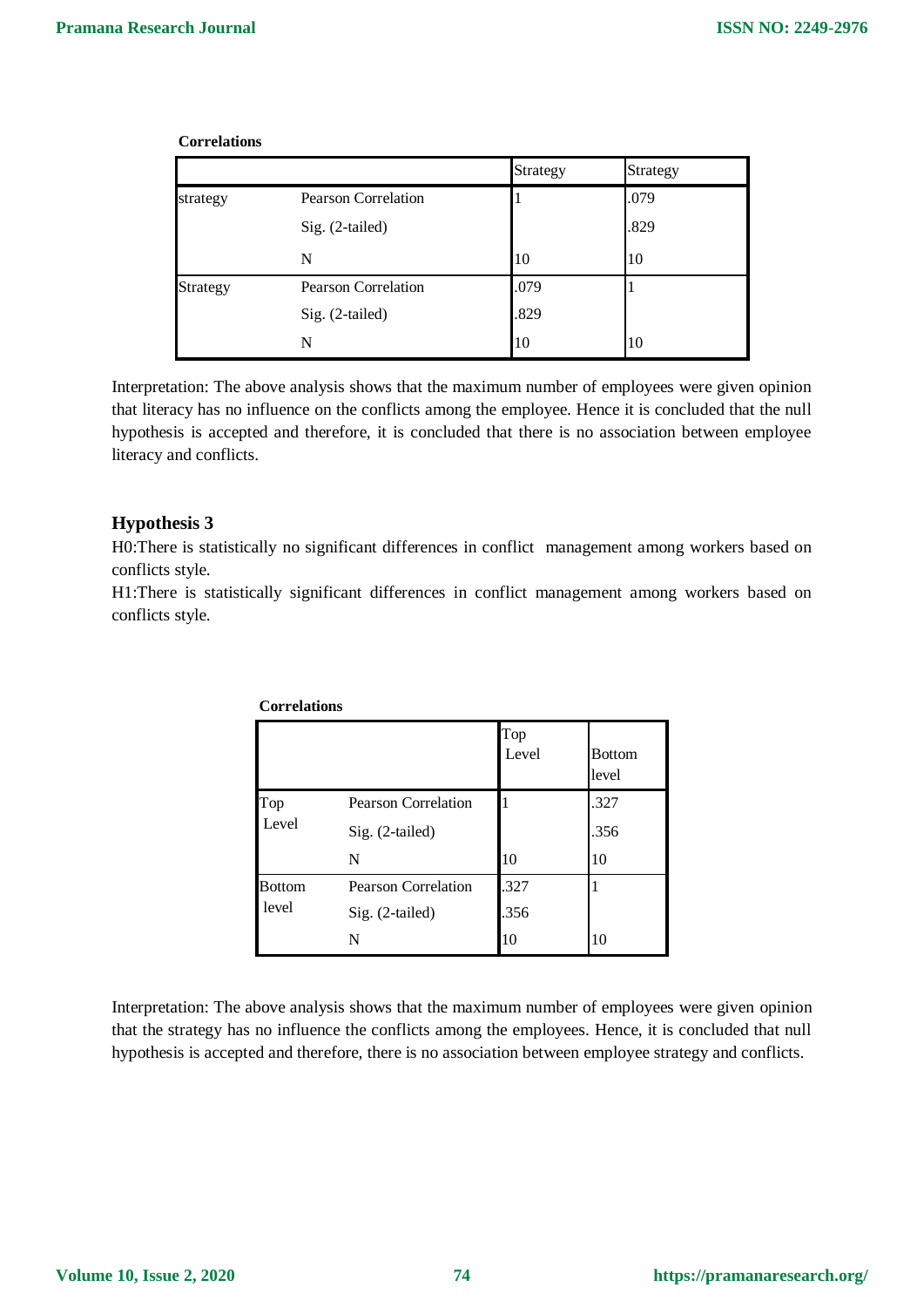## **Hypothesis 4**

H0: There is statistically no significant difference in conflict management among workers based on levels conflict

H1: There is statistically significant difference in conflict management among workers based on conflict level

## **Correlations**

|                    |                     | Hierarchy<br>Level | Hierarchy<br>Level |
|--------------------|---------------------|--------------------|--------------------|
| Hierarchy<br>Level | Pearson Correlation |                    | .351               |
|                    | $Sig. (2-tailed)$   |                    | .320               |
|                    | N                   | 10                 | 10                 |
| Hierarchy<br>Level | Pearson Correlation | .351               |                    |
|                    | $Sig. (2-tailed)$   | .320               |                    |
|                    | N                   | 10                 | 10                 |

Interpretation: The above analysis showed that maximum number of employees were given opinion that conflicts level has no influence the conflicts among the employee. Hence, it is concluded that the null hypothesis is accepted and it is confined as there is no association between employee hierarchy level and conflicts.

# **Hypothesis 5**

H0: There is statistically no significant difference in conflict management among workers based on power.

H1: There is statistically significant difference in conflict management among workers based on power.

|                        |                                               | Top<br>level | <b>Bottom</b> level |
|------------------------|-----------------------------------------------|--------------|---------------------|
| Top<br>Level           | <b>Pearson Correlation</b><br>Sig. (2-tailed) |              | .346<br>.327        |
|                        | N                                             | 10           | 10                  |
| <b>Bottom</b><br>Level | <b>Pearson Correlation</b><br>Sig. (2-tailed) | .346<br>.327 |                     |
|                        | N                                             | 10           | 10                  |